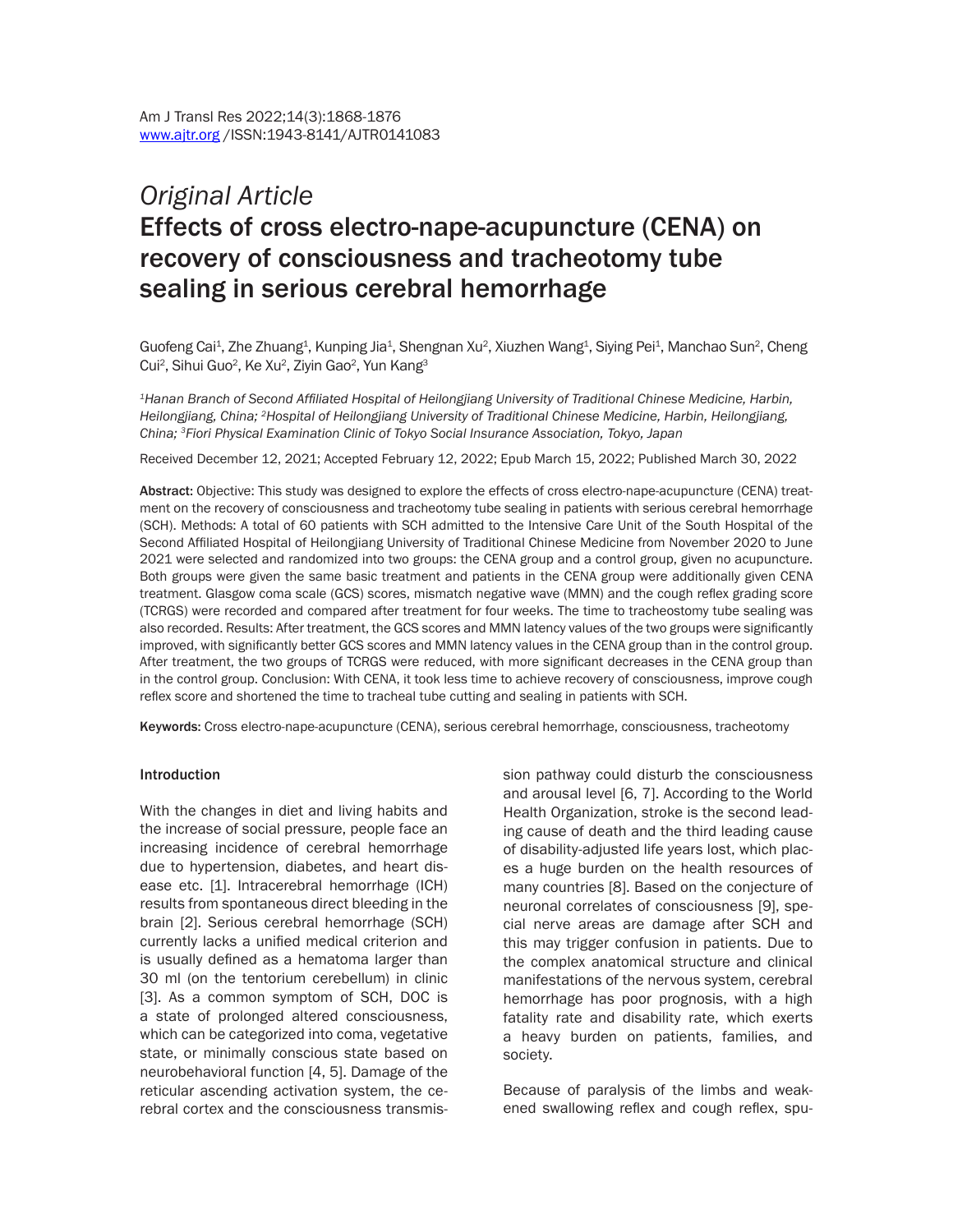| Group       |      |       | Men/women Average age (years old) Average bleeding (ml) |                  | Bleeding site                     |       |    |
|-------------|------|-------|---------------------------------------------------------|------------------|-----------------------------------|-------|----|
|             |      |       |                                                         |                  | Basal ganglia Brain lobe Thalamus |       |    |
| <b>CENA</b> | 30   | 18/12 | $54.53 \pm 8.14$                                        | $46.27 \pm 8.03$ | 12                                | 5     | 13 |
| Control     | - 30 | 16/14 | $55.13 + 9.96$                                          | 44.90+7.30       | 10                                |       | 13 |
| $t/x^2$     |      | 0.271 | $-0.26$                                                 | 0.69             |                                   | 0.515 |    |
| P-value     |      | 0.602 | 0.799                                                   | 0.493            |                                   | 0.773 |    |

Table 1. Basic information

tum cannot be excreted, which can give rise to lung infections, airway obstruction, and breathing difficulty, and may even cause brain hypoxia. In order to avoid hypoxia in patients, artificial airways need to be established to provide fresh air. Although a tracheotomy can cause a certain degree of trauma, it is time-saving and its combined use with active disease supervision and nursing intervention after the operation can assist the wound healing time [10]. However, it also exacerbates the possibility of aggravation of pulmonary infection, so improving the swallowing reflex and cough reflex of patients and sealing the tube for tracheotomy as soon as possible, is of positive significance for recovery. Therefore, timely and effective treatment and nursing are important to improve the consciousness of patients after intracerebral hemorrhage and shorten the tracheostomy tube sealing time. The CENA therapy, invented by Guofeng Cai, has a good effect on the recovery of cough reflex and swallow reflex after cerebrovascular disease [11]; at the same time, it also has a good protective effect on necrotized nerves in rats with cerebral hemorrhage [12]. In this study, we explored the effects of cross electro-nape-acupuncture (CENA) treatment on the recovery of consciousness and tracheotomy tube sealing in SCH patients.

#### Materials and methods

#### *General information*

The 60 SCH patients were recruited from the Intensive Care Unit of the Second Affiliated Hospital of Heilongjiang University of Traditional Chinese Medicine from November 2020 to June 2021. The patients who met the diagnostic criteria were randomly divided into the CENA group and a control group. There was no statistically significant difference between the two groups of patients in gender, age, average bleeding, postoperative time, bleeding site, etc. (P>0.05), as shown in Table 1. The study protocol was approved by the Ethics Committee of the Second Affiliated Hospital of Heilongjiang

University of Traditional Chinese Medicine (ethical approval no. (2019-K114)) and registered at www.chictr/showproj.aspx?proj=126302.

#### *Diagnostic criteria*

(1) In Western medicine: the diagnostic criteria of SCH was referred to as "China Consensus on the Management of Severe Cerebrovascular Disease 2015" [3]. (2) In Traditional Chinese Medicine (TCM): the diagnosis was referred to as the "Stroke Diagnosis and Efficacy Evaluation Criteria (Trial)" proposed by the State Administration of Traditional Chinese Medicine of the Encephalopathy Emergency Cooperation Group in 1995 [13]. Primary symptoms: Unconsciousness, hemiplegia, paresthesia, slurred or silent speech, and crooked tongue. Secondary symptoms: Headache, dizziness, sluggish pupils, changes in pupils, non-immediate eyesight, choking with drinking water and ataxia. Onset mode: Acute onset, usually with aura symptoms and triggers, and the age of onset was ≥40 years old. The disease can be diagnosed with more than 2 primary symptoms or 1 primary symptom plus 2 secondary symptoms combined with onset mode, predisposing factors and aura symptoms, age, etc. Patients who do not meet the above conditions can be diagnosed additionally with imaging examinations.

#### *Inclusion criteria*

(1) Those who met the diagnostic criteria for SCH; (2) Aged 18-75 years old; (3) Received tracheotomy 14-30 days after the onset; (4) Patients with GCS score of 8-15 points; (5) Patients with cough reflex grading scale score ≥2 points; (6) Patients who or whose families agreed to join the study and signed an informed consent.

## *Exclusion criteria*

(1) Patients with cerebral hemorrhage, cerebral embolism, cerebral infarction or brain space-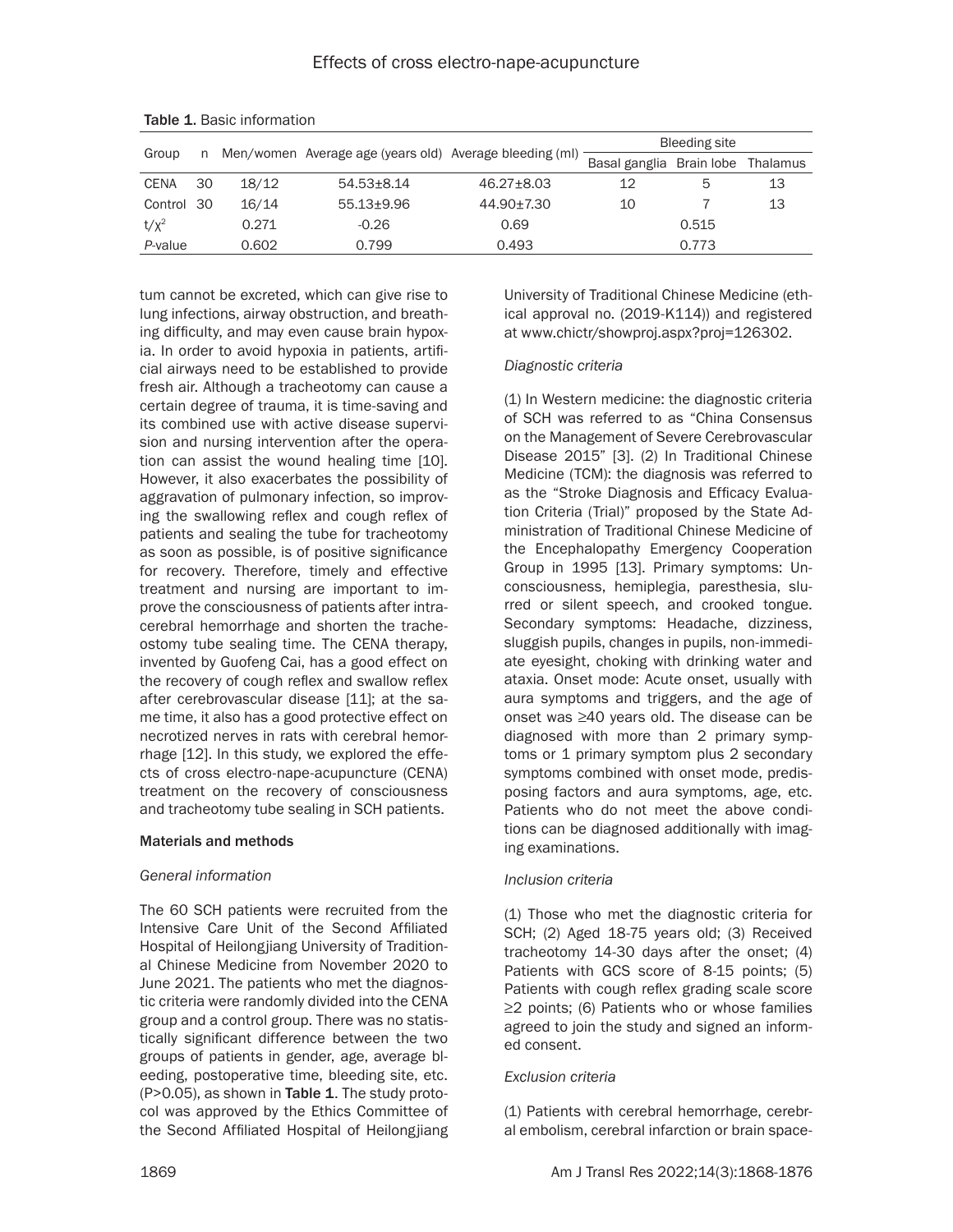

Figure 1. A: The picture on the left shows the connection of CENA. B: The picture on the right shows the KWD-808 pulse acupuncture treatment instrument.

occupying lesions caused by trauma; (2) Patients who have not undergone tracheotomy after the onset of the disease; (3) Patients accompanied with serious heart, liver, kidney or other organ and system diseases; (4) Patients with untreated active bleeding diseases, malignant tumors, pulmonary contusion, tuberculosis cavity and hemoptysis, pulmonary bullae and bronchiectasis, pneumothorax, or mediastinal emphysema; (5) Patients who relied on a ventilator to assist breathing; (6) Patients with hearing impairment or visual impairment caused by the disease.

#### *Rejection criteria*

(1) Patients who were transferred to other hospital due to deterioration of disease; (2) Patients who had severe comorbidities during treatment or change of treatment plan; (3) Patients who withdraw spontaneously during treatment.

#### Methods

#### *Basic treatment and nursing methods*

Both groups were given western medicine, including anti-inflammatory treatment (antibiotics were adjusted and used according to the results of sputum culture and drug sensitivity test), phlegm-resolving treatment, gastric mucosa-protecting treatment, Xingnaojing wakeup promoting therapy and basic treatments once a day. In the meantime, both groups were given standard nursing care for patients' respiratory tract, modified Venturi heating and humidification [14], and shallow sputum suction to reduce airway damage. Moreover, attention was paid to the skin condition around the tracheotomy tube to avoid infection, oral hygiene was strengthened, and the patients were turned over to promote the restoration of the original volume of the lungs.

*Control group:* The Control group received basic treatment and nursing.

*CENA group:* The CENA group received CENA treatment additionally on the basis of the care given to the control group. Huatuo brand 0.35×40 mm milli needles were disinfected with 75% ethanol and

used. The following acupoints were stimulated: Bilateral SJ17 acupoints: straight piercing of about 20-24 mm; bilateral GB20: piercing of about 25 mm, with the needle tip toward the tip of patients' nose; DU20: puncture of 12-20 mm backwards; EXHN1 (one inch before DU20) penetrating GB6 acupoint, flat puncture approximately 25 mm; RN20, straight puncture 20-24 mm; ST18, flat puncture 12-25 mm; DU23, backward flat puncture 12-20 mm; lesion side motor area, ST2, oblique puncture 12-20 mm; ST4, penetrating the ST6 oblique puncture 12-20 mm, LI14, straight puncture 12-25 mm; LI11, straight puncture 12-25 mm; LI10, straight puncture 12-20 mm; SJ15, straight puncture 12-25 mm; LI15, diagonal puncture 30-40 mm; ST32, straight puncture 15-30 mm; SP10, straight puncture 12-25 mm; ST31, straight puncture 15-30 mm; ST36, straight puncture 12-37 mm; GB30, straight puncture 25-37 mm; SP36, straight puncture 12-25 mm; ST, straight puncture 10-15 mm; LR3, straight puncture 12-20 mm. The KWD-808 pulse acupuncture treatment instrument was used, and the nape was cross-connected, namely, the positive electrode of the same electrode line was connected to the left SJ17 point, and the negative electrode was connected to the right GB20 point; the positive electrode of the other electrode line was connected to the right SJ17 point, negative electrode to the left-side GB20 point (Figure  $1$ ). We used a continuous wave at 1-1.5 Hz frequency, adjusted current strength scale between 6 and 7 (tolerable for patients), and performed acupuncture once on Sunday and twice on the other days (30 minutes each time).

#### *Outcome measures*

The Glasgow Coma Scale (GCS) [15, 16] is a tool developed more than 40 years ago by TEASDALE etc. in Glasgow to assess and ca-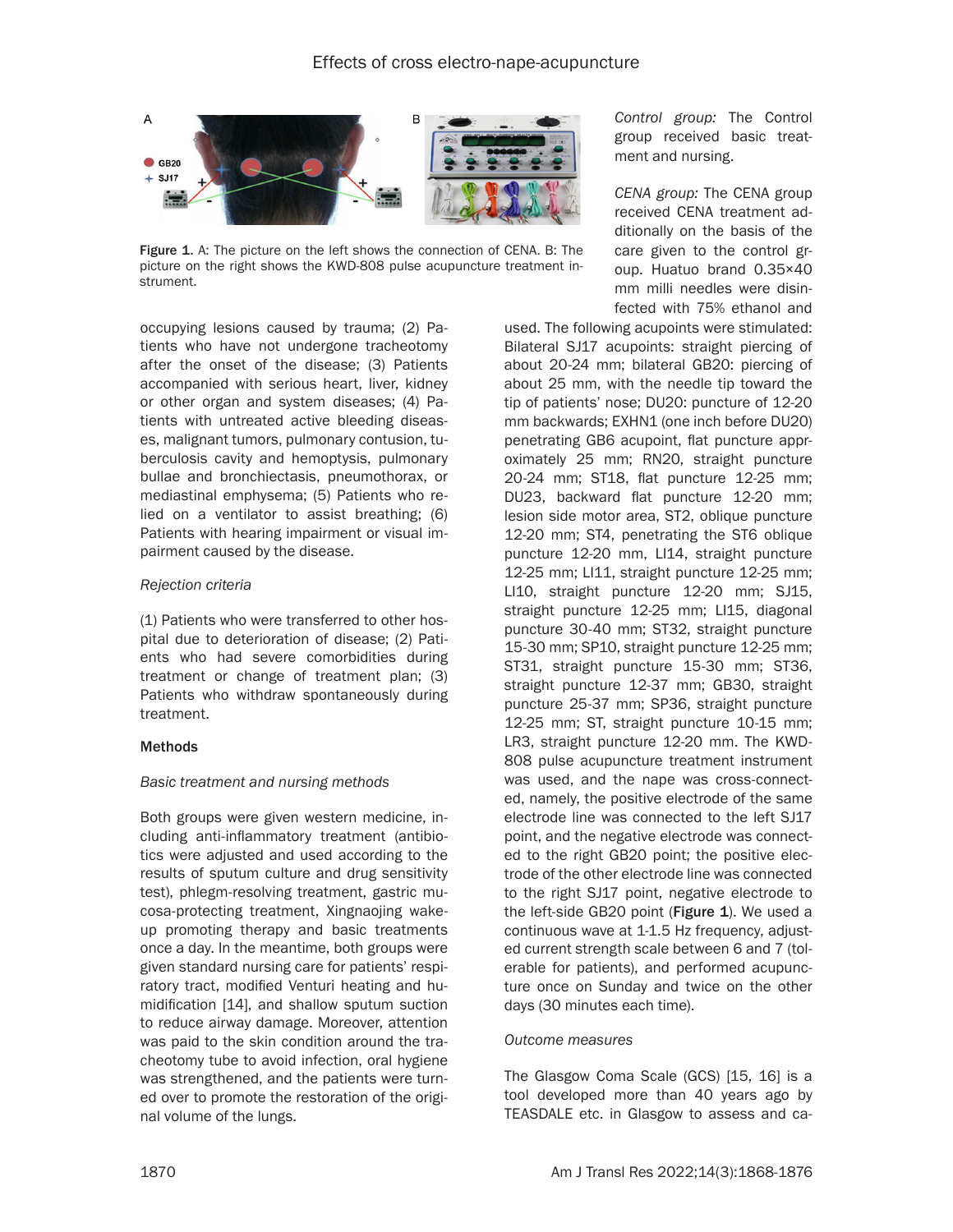

Figure 2. Glasgow coma scale. Score the best level of response seen for each component.

t test. The comparison between the same group before and after treatment was performed by the paired sample t test, and the comparison between the two groups was performed by the independent sample t test. When the variance was uneven, the t' test or rank sum test was adopted. Count data were compared

lculate a patient's level of consciousness, which is extensively adopted today [16] (Figure 2). Glasgow coma score was measured on the day of admission and at the end of the treatment period. Event-related Potentials (ERP) [17] are one of the most commonly used tools to assess cognitive processing with a high temporal resolution [18-20]. The mismatch negative wave (MMN) was first described in the auditory domain, but can also be observed in other sensory modalities and constitutes an automated slow cortical response to infrequent deviant stimuli [21, 22]. The presence of MMN in coma patients has been verified to be a reasonably good predictor of recovery of consciousness. The P300 wave summarizes a family of frontal and parieto-temporo-occipital positive components that emerge around 300 ms and indexes the detection and discrimination of task-relevant targets and cues. Awakening from coma is well correlated with the presence of a clear P300 or an MMN response, and might provide a signal that the cortical network architecture is still intact [23]. The amplitude and latency changes of mismatch negativity (MMN) were recorded [24]. With the improvement of consciousness level, the amplitude of MMN gradually increased, the latency gradually shortened, and the waveform differentiation gradually became obvious (Figure 3). Tracheostomy cough reflex grading score (TCRGS) [25]: TCRGS spans from 1 point to 5 points, with a lower score indicating better prognosis. Patients whose TCRGS met the conditions for tracheal extraction were extubated (Figure 4).

## *Statistical analysis*

The data was analyzed statistically using GraphPad 9.0 software. Measurement data were expressed as the mean ± standard deviation ( $\bar{x}$ ±s), and those in a normal distribution were compared between the two groups by the

using the  $x^2$  test, and P=0.05 was regarded as a statistically significant difference.

#### **Results**

The difference of GCS scores between the two groups before treatment was not statistically significant (P>0.05), indicating group comparability. After treatment, the GCS scores of the two groups significantly increased (P<0.05), with significantly better GCS scores in the CE-NA group than in the control group, as shown in Table 2.

The difference of MMN latency between the two groups before treatment was not statistically significant (P>0.05), indicating group comparability. After treatment, the latency period of MMN in the two groups was significantly shortened (P<0.05), with significantly better latency period of MMN in the CENA group than in the control group, as shown in Table 3.

The difference of MMN amplitude between the two groups before treatment was not statistically significant (P>0.05), indicating group comparability. After treatment, the MMN amplitude of the two groups significantly increased, with significantly better MMN amplitude in the CENA group than in the control group, as shown in Table 4.

The difference of TCRGS between the two groups before treatment was not statistically significant (P>0.05), indicating the comparability. After treatment, the TCRGS of the two groups significantly decreased (P<0.05), with significantly better TCRGS in the CENA group than in the control group, as shown in Table 5.

#### **Discussion**

According to the World Health Organization, stroke is the "incoming epidemic of the 21<sup>st</sup>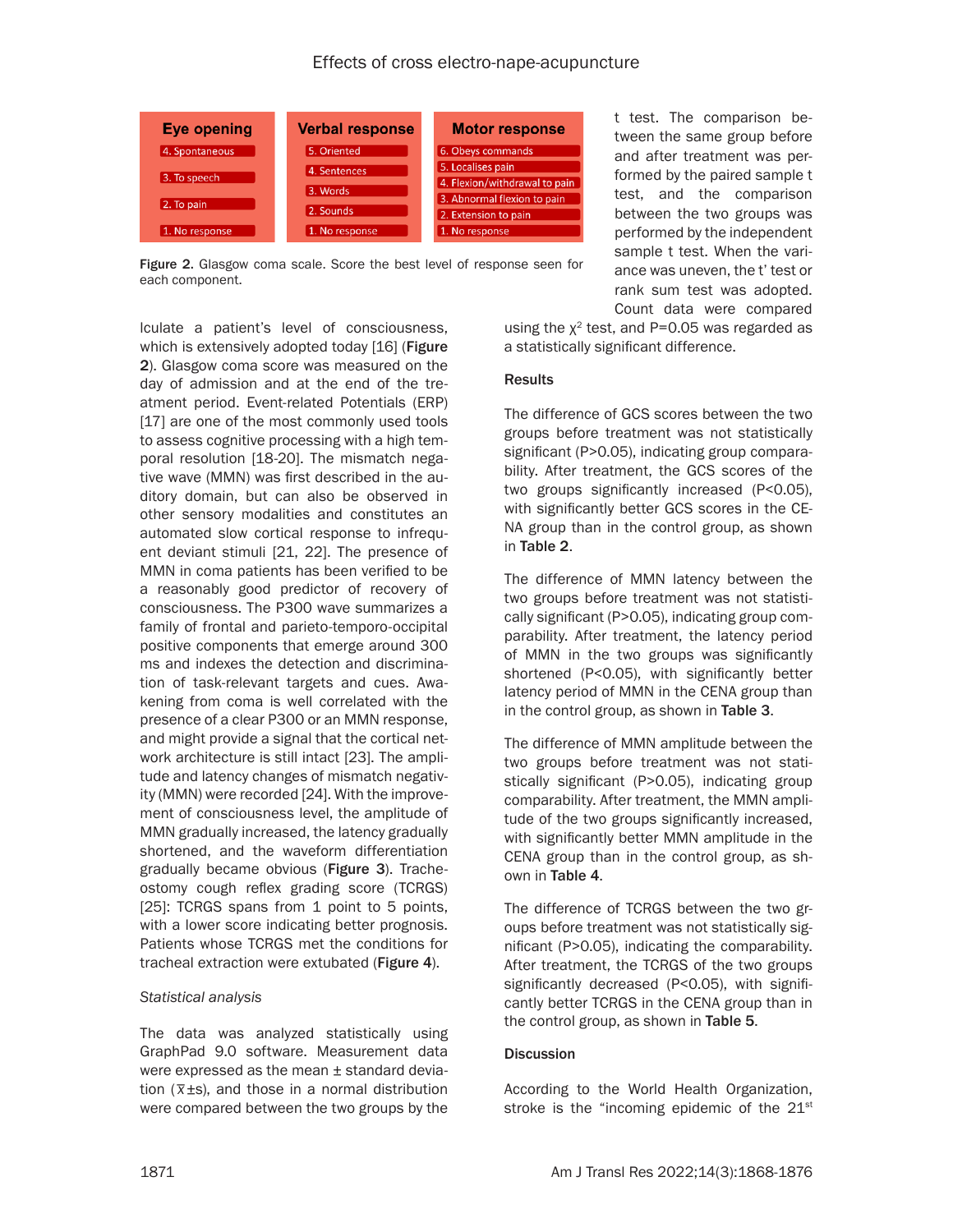

Figure 3. The patient in the picture above is being treated with an event related potentiometer.



Figure 4. A typical process by CENA. A: Plastic tracheotomy cannula in CENA. B: The plastic cannula was replaced with an iron tube. C: The tracheostomy cannula was pulled out. D: The tracheostomy wound was healed.

# Table 2. GCS scores ( *\_ x*±s, points)

| Group       | n    | Before treatment After treatment |                                   | P-value |
|-------------|------|----------------------------------|-----------------------------------|---------|
| <b>CENA</b> | .30  | $9.20 + 0.55$                    | $13.53 \pm 1.04$ $-35.91$ < 0.001 |         |
| Control     | - 30 | $9.30 + 0.59$                    | $12.03 + 1.13 - 15.27 < 0.001$    |         |
|             |      | $-0.67$                          | 5.35                              |         |
| P-value     |      | 0.502                            | < 0.001                           |         |

Table 3. MMN latency (*\_ x*±s, ms)

| Group      |     | n Before treatment After treatment |                                   | $+$ | P-value |
|------------|-----|------------------------------------|-----------------------------------|-----|---------|
| CENA       | -30 | 178.3+15.36                        | $120.33 \pm 11.14$ 23.504 < 0.001 |     |         |
| Control 30 |     | 178.6+16.02                        | 131.13+16.13  19.913  < 0.001     |     |         |
| $^{+}$     |     | 0.058                              | $-3.018$                          |     |         |
| P-value    |     | 0.947                              | 0.004                             |     |         |

# Table 4. MMN amplitude (*\_ x*±s, µV)

| Group        | n  | Before treatment After treatment |                 | t.      | P-value |
|--------------|----|----------------------------------|-----------------|---------|---------|
| CENA         | 30 | $2.14 \pm 0.39$                  | $4.97 \pm 2.03$ | -7.42   | < 0.001 |
| Control 30   |    | $2.26 + 0.29$                    | $3.78 \pm 1.20$ | $-7.58$ | < 0.001 |
| $^{\dagger}$ |    | $-1.35$                          | 2.78            |         |         |
| P-value      |    | 0.183                            | 0.008           |         |         |

century [26], gradually becoming the second major risk factor that threatens human health". An increasing number of patients suffer from cerebral hemorrhage, and the affected population is gradually becoming younger [27, 28]. It triggers limb sensory disorders, motor dysfunction, cranial nerve palsy, disturbance of consciousness, autonomic nerve disorder and even respiratory failure, seriously endangering human health and life. SCH is more harmful, so it particularly entails effective treatment after onset. Consciousness disorder is a common symptom after severe brain injury, and patients who develop consciousness disorders need longterm monitoring and treatment to maintain their survival. The long treatment cycle is expensive, which brings heavy mental shock and huge economic pressure to the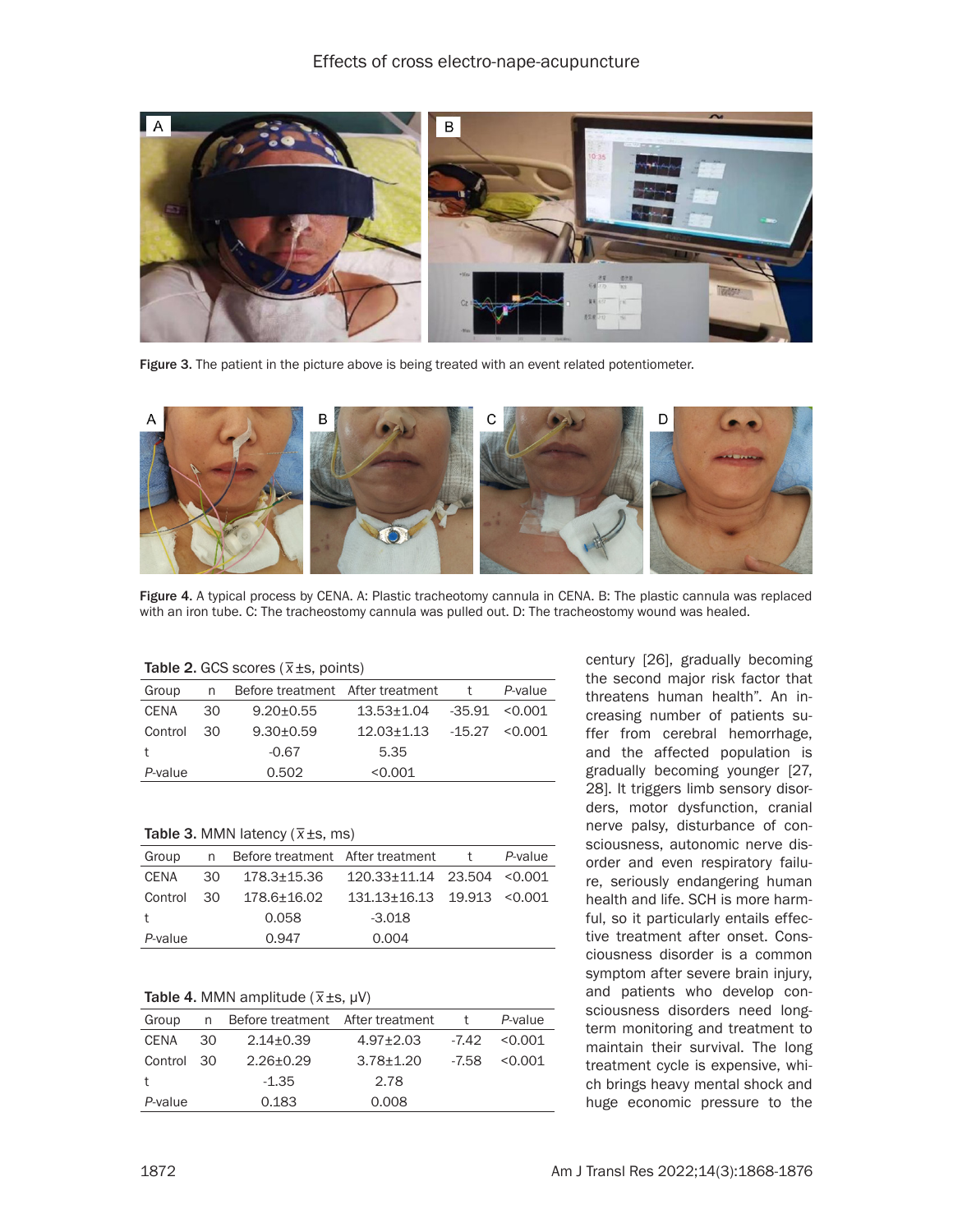|         |    | <b>TCRGS (points)</b>            |               |                  |
|---------|----|----------------------------------|---------------|------------------|
| Group   | n  | Before treatment After treatment |               | Sealing time (d) |
| CENA    | 30 | $4.47 \pm 0.57$                  | $2.2 + 0.89$  | $9.26 + 2.05$    |
| Control | 30 | $4.43 \pm 0.63$                  | $3.17 + 0.95$ | $12.08 + 3.14$   |
|         |    | 0.22                             | $-4.075$      | 4.119            |
| P-value |    | 0.549                            | < 0.001       | <0.001           |

Table 5. TCRGS changes and tracheostomy sealing time (*\_ x*±s)

families of patients and a great burden to the society, and even triggers a series of ethical and legal issues.

After the onset of cerebral hemorrhage, patients are unable to excrete sputum because of paralysis of the limbs and weakened swallowing reflex and cough reflex, which can lead to lung infections, airway obstruction, and breathing difficulty and it may even trigger brain hypoxia. In order to avoid brain hypoxia, artificial airways need to be established to provide oxygen. Establishing artificial airway through laryngeal intubation does not require an incision, but its safety is poor, and it is easy to induce oral ulcers and damage to the inner wall of the airway, inducing infectious complications of the upper and lower respiratory tract. Although a tracheotomy in establishing an airway causes a certain degree of trauma, it is time-saving, and its combined use with active disease supervision and nursing intervention after the operation can improve the wound healing time [10, 29]. Tracheostomy is one of the most commonly performed surgical procedures in patients with acute respiratory failure. However, after tracheotomy, poor airway care will give rise to excessive coughing and increased airway secretions due to external stimuli, which promotes the accumulation of sputum in the lung and the production of bacteria, and thus exacerbates lung infections, compromising the prognosis of patients. Therefore, timely and effective treatment methods to improve the patient's cough reflex function and swallowing function are of great significance for early tracheotomy and sealing of the tube to reduce lung infections. Acupuncture has been practiced in China for more than 3000 years and it was introduced to Europe and America from the 16th to the 19th century. With a history of research initiated in the 18th century and developed rapidly since then [30], acupuncture has made a significant contribution to TCM. With the development of TCM theory and the combination of modern medicine,

electroacupuncture has been gradually and fruitfully used in the later rehabilitation of cerebrovascular diseases [31-34].

Based on the application of CENA in clinical research and experimental research, it has been found that CENA has a good effect on the recovery of cough reflex and swal-

lowing reflex after the onset of cerebrovascular disease [11], and also has a protective mechanism for rats with cerebral hemorrhage necrotic nerves [12]. This study adopted the method of CENA. The electrical current was crossed through the neck points to stimulate the brainstem ascending network activation system [35], then to stimulate the connection between the cerebral cortex and the brainstem network to improve the consciousness of patients after SCH [36]. At the same time, this stimulation improves the ability of cranial nerves to restore the swallowing and cough reflex functions of patients to achieve early extubation and improve satisfaction.

The results of this study showed that CENA could not only promote the recovery of consciousness disturbance in patients after SCH, but also improve the cough reflex score, shorten the time to tracheostomy tube sealing and greatly improve the level of consciousness after SCH, which provides a new idea for the treatment of patients with severe cerebrovascular diseases with integrated TCM and Western medicine. This study focused on the recovery of consciousness disturbance and cough reflex function of cerebral hemorrhage. The acupuncture points were selected according to the patients' complex clinical manifestations, and common clinically effective acupoints. SJ17 acupoint is located on the Sanjiao meridian of Hand Shao yang. The GB20 points belong to the acupoints of the Gallbladder Meridian of foot Shaoyang, which are the main points for the treatment of getting rid of wind evil. The disease of apoplexy is mainly caused by wind evil. Puncturing those acupoints can relieve the wind evil and suppress the Yang-qi of body, eliminate phlegm evil and relieve the pharynx, refreshing the brain and resuscitating conscious. Modern medicine shows that these two-point acupunctures can adjust the activity in the cerebral cortex. The two points are close to the brain stem, and acupuncture stimulating the surface of the foramen magnum and the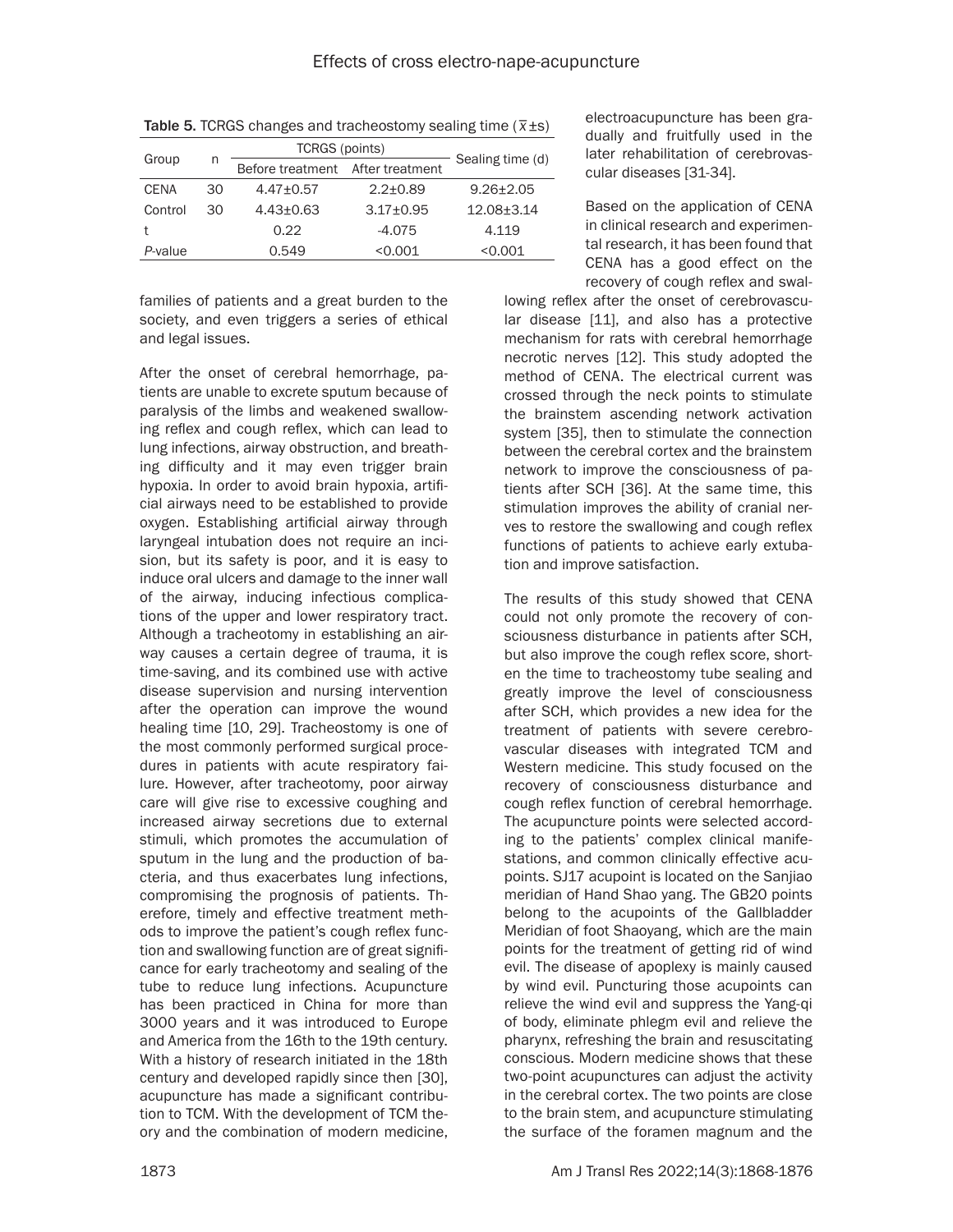center of the medulla can improve the reflex function of the brainstem and directly help improve brain function. Current passing through the two acupoints can strengthen the original stimulating effect of acupuncture and promote the recovery of cranial nerve function. DU20 and DU23 are the Du Channel acupoints located on the surface of the frontal cortex of the head brain with the ST8 acupoint. Puncture at this point can achieve the effects of clearing the mind, activating the collaterals and dredging the meridian, and thus play an important role in the regulation of emotional intelligence. EX-HN1 (one inch before DU20) is not only a peculiar acupoint outside the meridian, but also on the circulation of the DU Channel. GB6 acupoint is the gall bladder meridian point, and the Stomach meridians and Sanjiao meridians also go through this area. EX-HN1 is a peculiar point outside the meridian, with magical effects of refreshing and rejuvenating the brain, nourishing blood, and benefiting the brain. Acupuncturing EX-HN1 (one inch before DU20) to GB6 can dredge the meridians and improve blood circulation. Acupuncture at the motor area of the lesion (anterior parietal-temporal oblique line) can promote the recovery of hemiplegic limbs in patients with motor dysfunction after cerebral hemorrhage. Electric current passes through this point to strengthen its ability to refresh the brain and resuscitate. RN20 is located in the pharynx and belongs to the Ren Channel of the "Sea of Yin Channels". It can regulate the Qi of the Yin Channel, relieve the throat and tongue orifices, nourish Yin and invigorate the brain and channel the pulse. The Yangming meridian is the meridian with more Qi and Blood. If the Qi and Blood are strong, the meridians are smooth. Therefore, in the paralyzed phase after cerebral infarction, the Yangming meridian points are used to invigorate Qi and Blood. Otherwise, acupuncture can penetrate the cheek to improve the function of facial paralyzed muscles. Acupuncture points on the Yangming large intestine meridian LI15, LI11, LI10, LI14, etc. can help clear the upper limb meridians and restore limb function. The SJ5 acupoint is used to treat weak upper limbs. SP16 is the junction point of the three-yin meridian of the foot. Acupuncturing this point can help nourish the three yin and the brain, regulate Qi and Blood and thus soothe the mind. It can be used in combination with the SP10 and GB34 to treat the paralysis of lower limbs. GB34 is the tendon point of the Eightconvergent points. Certainly, tonic can relieve muscles and spasm. ST13, ST12, and ST16 are all acupoints on the Stomach meridian of foot Yangming. The deep part of ST12 and SP10 is the quadriceps femoris, and the deep part of ST16 is the tibialis anterior muscle. Stimulating these points can treat the paralyzed lower limbs, induce the muscle tension of the quadriceps, tibial anterior muscle, extensor pollicis longus and extensor digitorum longus, and promote the recovery of weak lower limbs. The above acupoints are used in combination to obtain the power of refreshing the brain, refreshing the meridians, tonifying the orifices of the organs, strengthening the body and replenishing the deficiencies, so it can calm the yin and yang, achieve the balance and coordination of yin and yang and full of energy.

Modern medicine shows that the amount of stimulation of the head-neck electroacupuncture far exceeds that of ordinary acupuncture methods, and the treatment method of CENA has a significant effect on the recovery of consciousness and tracheal extubation after SCH. Although this study shows that the CENA method has a good clinical effect on patients with SCH consciousness disorders and tracheal intubation, it has not clarified its mechanism of action. That is, whether CENA stimulates the acupoints on the neck and head to stimulate the brainstem ascending reticular activation system, thus strengthening the interaction between the cerebral cortex and the reticular structure and storing patient's consciousness? By stimulating the brainstem to restore cranial nerve function and enhance its cough reflex function, the tracheostomy and tube sealing were completed. In the future, we need to use experimental research for verification. In addition, the sample size of this study is small, and the elucidation of its mechanism needs further study.

## Acknowledgements

The authors would like to thank Dr. Peng Liang from Changchun Institute of Optics and Mechanics, University of Chinese Academy of Sciences for his suggestions regarding manuscript writing revision. This work was funded by "Chunhui Plan" Cooperative Scientific Research Project of the Ministry of Education (HLJ2019031); Natural Science Foundation of Heilongjiang Province (H2018066); Research Fund of Heilongjiang University of Traditional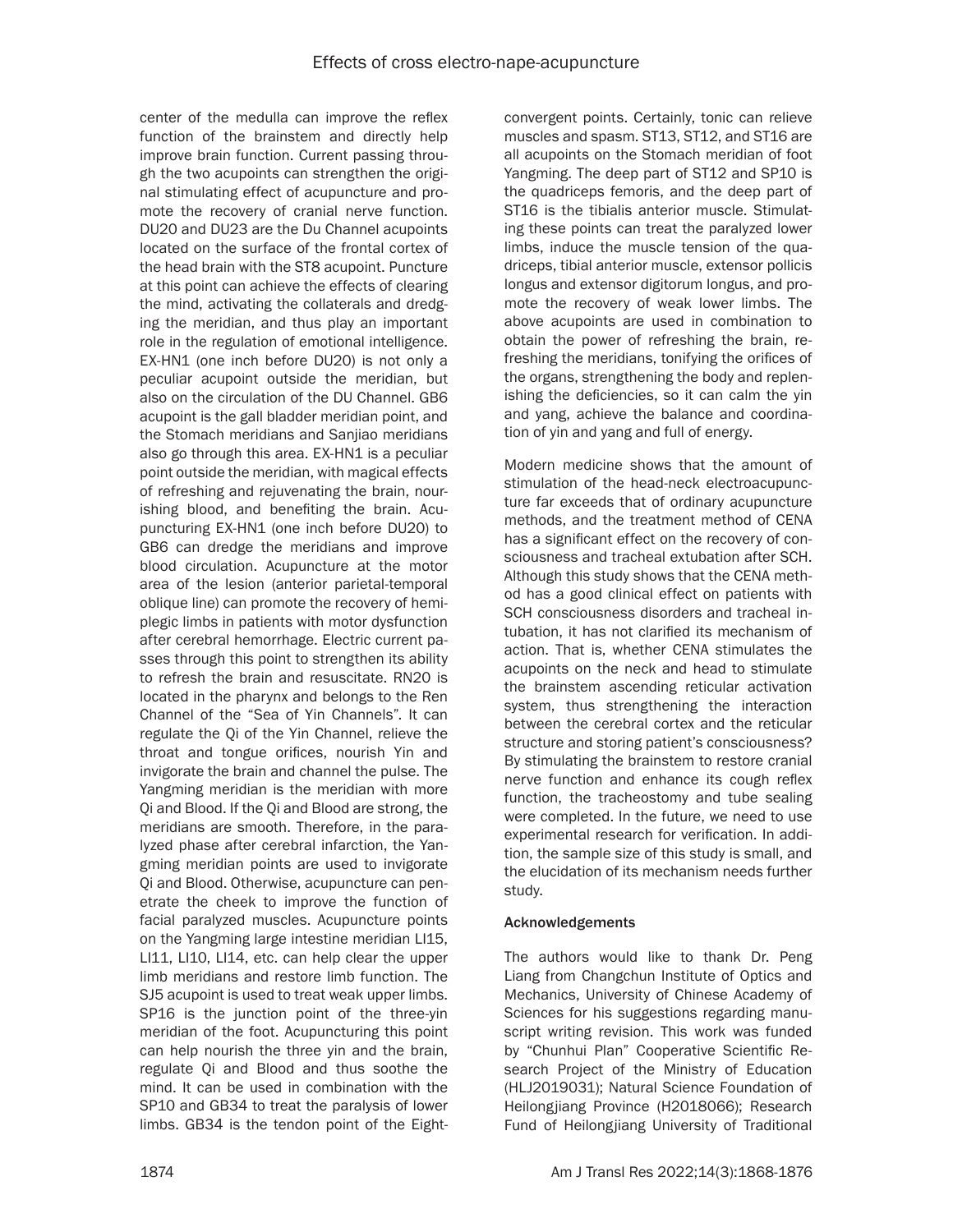Chinese Medicine (2019MS19); Research Fund Project of Heilongjiang University of Traditional Chinese Medicine (201709); Innovative scientific research project fund of Heilongjiang University of Traditional Chinese Medicine.

#### Disclosure of conflict of interest

#### None.

Address correspondence to: Shengnan Xu, Hospital of Heilongjiang University of Traditional Chinese Medicine, 24 Heping Road, Xiangfang District, Harbin, Heilongjiang Province, China. Tel: +86-188- 46439028; E-mail: [wulongels@163.com](mailto:wulongels@163.com)

#### **References**

- [1] Wang J, Wen X, Li W, Li X, Wang Y and Lu W. Risk factors for stroke in the Chinese population: a systematic review and meta-analysis. J Stroke Cerebrovasc Dis 2017; 26: 509-517.
- [2] Sansing LH. Intracerebral hemorrhage. Semin Neurol 2016; 36: 223-224.
- [3] Peng B and Su Y. China consensus on the management of severe cerebrovascular disease 2015. Chinese Journal of Neurology 2016; 49: 192-202.
- [4] Eapen BC, Georgekutty J, Subbarao B, Bavishi S and Cifu DX. Disorders of consciousness. Phys Med Rehabil Clin N Am 2017; 28: 245- 258.
- [5] Giacino JT, Ashwal S, Childs N, Cranford R, Jennett B, Katz DI, Kelly JP, Rosenberg JH, Whyte J, Zafonte RD and Zasler ND. The minimally conscious state: definition and diagnostic criteria. Neurology 2002; 58: 349-353.
- [6] Leblanc R. The white paper: wilder Penfield, the stream of consciousness, and the physiology of mind. J Hist Neurosci 2019; 28: 416- 436.
- [7] Modolo J, Hassan M, Wendling F and Benquet P. Decoding the circuitry of consciousness: from local microcircuits to brain-scale networks. Netw Neurosci 2020; 4: 315-337.
- [8] Strong K, Mathers C and Bonita R. Preventing stroke: saving lives around the world. Lancet Neurol 2007; 6: 182-187.
- [9] Antonakou EI and Triarhou LC. Through neuronal avalanches to consciousness: conjectures and elaborations. J Chem Neuroanat 2019; 104: 101741.
- [10] Bu Saba NY and Salman SD. Management of upper airway obstruction: intubation vs tracheotomy. J Med Liban 1994; 42: 235-239.
- [11] Cai G, Shang L, Liu K, Zhao H, Quan A, Yan C, Sun H, Li X and Zhuang Z. Remodeling of cross electro-nape-acupuncture on cough reflex

in patients with tracheotomy after cerebral hemorrhage: a randomized controlled trial. Zhongguo Zhen Jiu 2015; 35: 3-6.

- [12] Cai GF, Sun ZR, Zhuang Z, Zhou HC, Gao S, Liu K, Shang LL, Jia KP, Wang XZ, Zhao H, Cai GL, Song WL and Xu SN. Cross electro-nape-acupuncture ameliorates cerebral hemorrhage-induced brain damage by inhibiting necroptosis. World J Clin Cases 2020; 8: 1848-1858.
- [13] Stroke diagnosis and efficacy evaluation criteria (trial). Journal of Beijing University of Traditional Chinese Medicine 1996; 55-56.
- [14] Berg PW, Stuttmann R and Doehn M. Noise in intensive care units. Noise reduction by modification of gas humidification. Anaesthesist 1997; 46: 856-859.
- [15] Mattei TA and Teasdale GM. The story of the development and adoption of the Glasgow coma scale: part I, the early years. World Neurosurg 2020; 134: 311-322.
- [16] Teasdale G and Jennett B. Assessment of coma and impaired consciousness. A practical scale. Lancet 1974; 2: 81-84.
- [17] Nandrajog P, Idris Z, Azlen WN, Liyana A and Abdullah JM. The use of event-related potential (P300) and neuropsychological testing to evaluate cognitive impairment in mild traumatic brain injury patients. Asian J Neurosurg 2017; 12: 447-453.
- [18] Helfrich RF and Knight RT. Cognitive neurophysiology: event-related potentials. Handb Clin Neurol 2019; 160: 543-558.
- [19] Modern Practical EEG topography (continued) chapter 5 the application of EEG topography in clinic. Journal of Modern Electrophysiology 2016; 23: 48-62.
- [20] Modern practical EEG topography (continued). Journal of Modern Electrophysiology 2016; 23: 108-128.
- [21] Näätänen R, Gaillard AW and Mäntysalo S. Early selective-attention effect on evoked potential reinterpreted. Acta Psychol (Amst) 1978; 42: 313-329.
- [22] Näätänen R, Sussman ES, Salisbury D and Shafer VL. Mismatch negativity (MMN) as an index of cognitive dysfunction. Brain Topogr 2014; 27: 451-466.
- [23] Morlet D and Fischer C. MMN and novelty P3 in coma and other altered states of consciousness: a review. Brain Topogr 2014; 27: 467-479.
- [24] Pei G, Wang S, Shi Z and Liu T. Application of neurofeedback technology based on mismatched negative waves in the improvement of cognitive function. Chinese Journal of Neuromedicine 2020; 330-336.
- [25] Kunping J, Wang X, Wu J and Liu K. Clinical observation of "cross electro-nape-acupuncture" treating severe cerebral hemorrhage af-